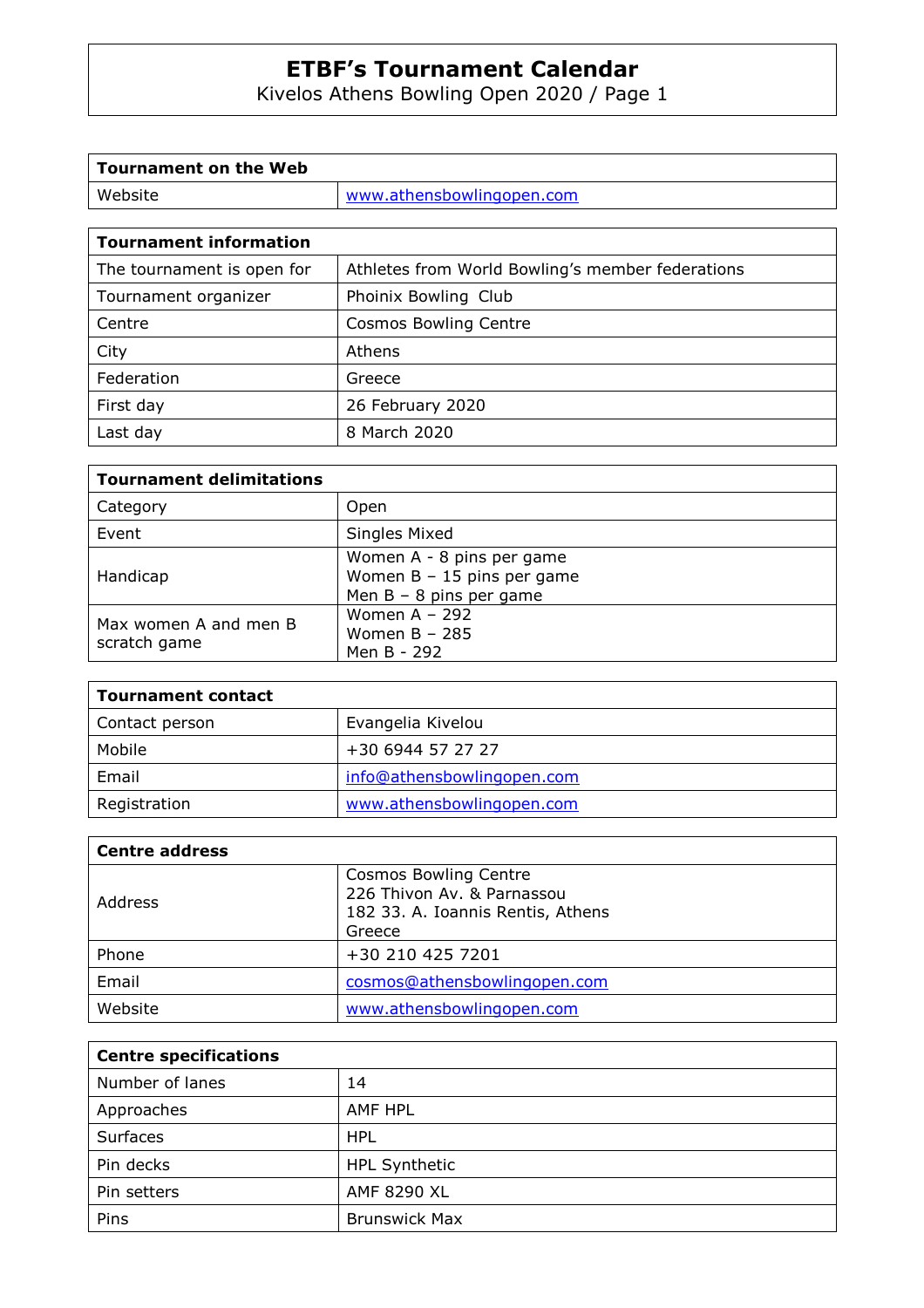Kivelos Athens Bowling Open 2020 / Page 2

| Score system            | AMF Boss V9 |
|-------------------------|-------------|
|                         |             |
| Dressing specifications |             |

| Oil machine         | Kustodian Transfer brush             |
|---------------------|--------------------------------------|
| Oil                 | Kegel Fire                           |
| Cleaner             | Kegel Cleaner CX4S                   |
| Pattern prepared by | Kegel Distributor Sivissidis Bowling |
| Dressing done by    | In-house                             |

| <b>Prize money specifications</b> |                                                                                                                                                                                                                                                                        |
|-----------------------------------|------------------------------------------------------------------------------------------------------------------------------------------------------------------------------------------------------------------------------------------------------------------------|
| Prize fund status                 | Fixed                                                                                                                                                                                                                                                                  |
| Tax on prizes                     | Yes                                                                                                                                                                                                                                                                    |
| Tax rules                         | As a consequence of the tax regulations, there will be a tax<br>on prize money, paid by the organizer. The tax which is<br>20%, will be deducted from the prizes by the organizer. All<br>participants will be obligated to fill a form, provided by the<br>organizer. |

| Prize money expressed in € |                      |                   |
|----------------------------|----------------------|-------------------|
| <b>Position</b>            | <b>Singles Mixed</b> | <b>Category B</b> |
| Position 1                 | 1000                 | 400               |
| Position 2                 | 800                  | 200               |
| Position 3                 | 600                  | 150               |
| Position 4                 | 500                  | 150               |
| Position 5-8               | 300                  | 100               |
| Position 9-16              | 200                  |                   |
| Position 17-24             | 150                  |                   |
| Position 25-32             | 100                  |                   |
| Position 33-36             | 20                   |                   |
| Best set                   | 100                  | 100               |
| Best Woman                 | 150                  | 150               |
| Best U18                   | 100                  | 100               |
|                            |                      |                   |
| <b>Total</b>               | 8.300                | 1.700             |
| <b>Grand Total</b>         | 10.000               |                   |

#### **Tournament format**

# **Athletes category**

Athletes, who want to compete in the B Category, must, before the tournament starts, be able to present an official letter from their national federation proving, that their annual average is less than 180 for male athletes and less than 170 for female athletes. Athletes, who have participated in any national team, are placed in the A Category. All scores count for Singles Mixed. If an athlete is registered for Category B, but his score qualifies him/her in top 36 of Singles Mixed, he/she will in addition also earn the prize for Category B.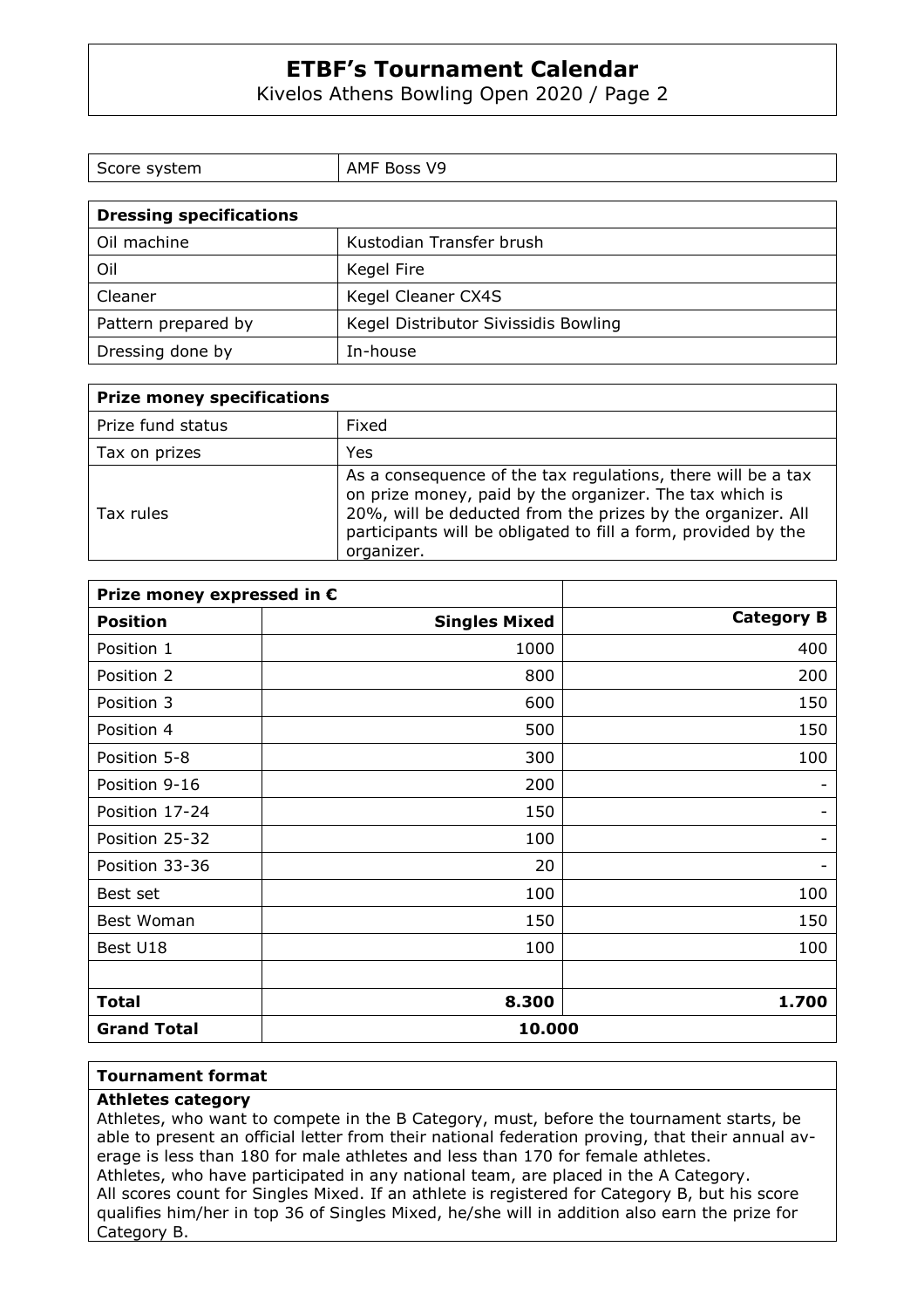Kivelos Athens Bowling Open 2020 / Page 3

# **Qualification**

6 games (entries and re-entries)

### **Desperado**

1 game EU Style without previous re-dressing

#### **36 athletes will qualify for the final steps as follows:**

A: Top 23 from the general standing

B: Top 2 from a separate standing including squad 11-14

C: Top 2 from a separate standing including squad 8-10

D: The highest scoring athlete from a separate standing including squad 6-7

E: Top 2 from a separate standing including squad 4-5

F: Top 2 from a separate standing including squad 1-3

G: Top 4 from the desperado squad

### **Athletes are qualified from only one category in the order A-B-C-D-E-F-G**

If an athlete is qualified from more than one category, the next positioned athlete in the non-used categories of a multiple qualified athlete, will qualify in his place

### **Entering final steps**

Athletes positioned 1-4 in the general standing are qualified for the final step 3, seeded 1-4 Athletes positioned 5-16 in the general standing are qualified for the final step 2 All other qualified athletes are qualified for the final step 1

### **Final Step 1**

20 athletes will play 3 games starting from scratch Top 8 will qualify for the final step 2 Athletes not qualified will be ranked 25-36 according to their positions in the final step 1

# **Final Step 2**

20 athletes will play 3 games starting from scratch Top 12 will qualify for step 3, seeded 5-16 Athletes not qualified will be ranked 17-24 according to their positions in the final step 2

#### **Matching of step 3, 4 and 5**

The highest seeded athlete will be matched against the lowest seeded athlete, the second highest seeded athlete against the second lowest seeded athlete etc.

# **Final Step 3**

There will be 8 knockout matches, 2 games total pin fall to count The 8 winners will qualify for step 4 Athletes not qualified will be ranked 9-16 according to their seeding

# **Final step 4**

There will be 4 knockout matches, 2 games total pin fall to count The 4 winners will qualify for step 5 Athletes not qualified will be ranked 5-8 according to their seeding

# **Final step 5**

There will be 2 knockout matches, 2 games total pin fall to count The 2 winners will qualify for step 6 Athletes not qualified will be ranked 3-4 according to their seeding

# **Final step 6**

The 2 winning athletes from Final Step 5, will play 2 games total pin fall to count The winner will be ranked  $1<sup>st</sup>$  and the loser will be ranked  $2<sup>nd</sup>$ .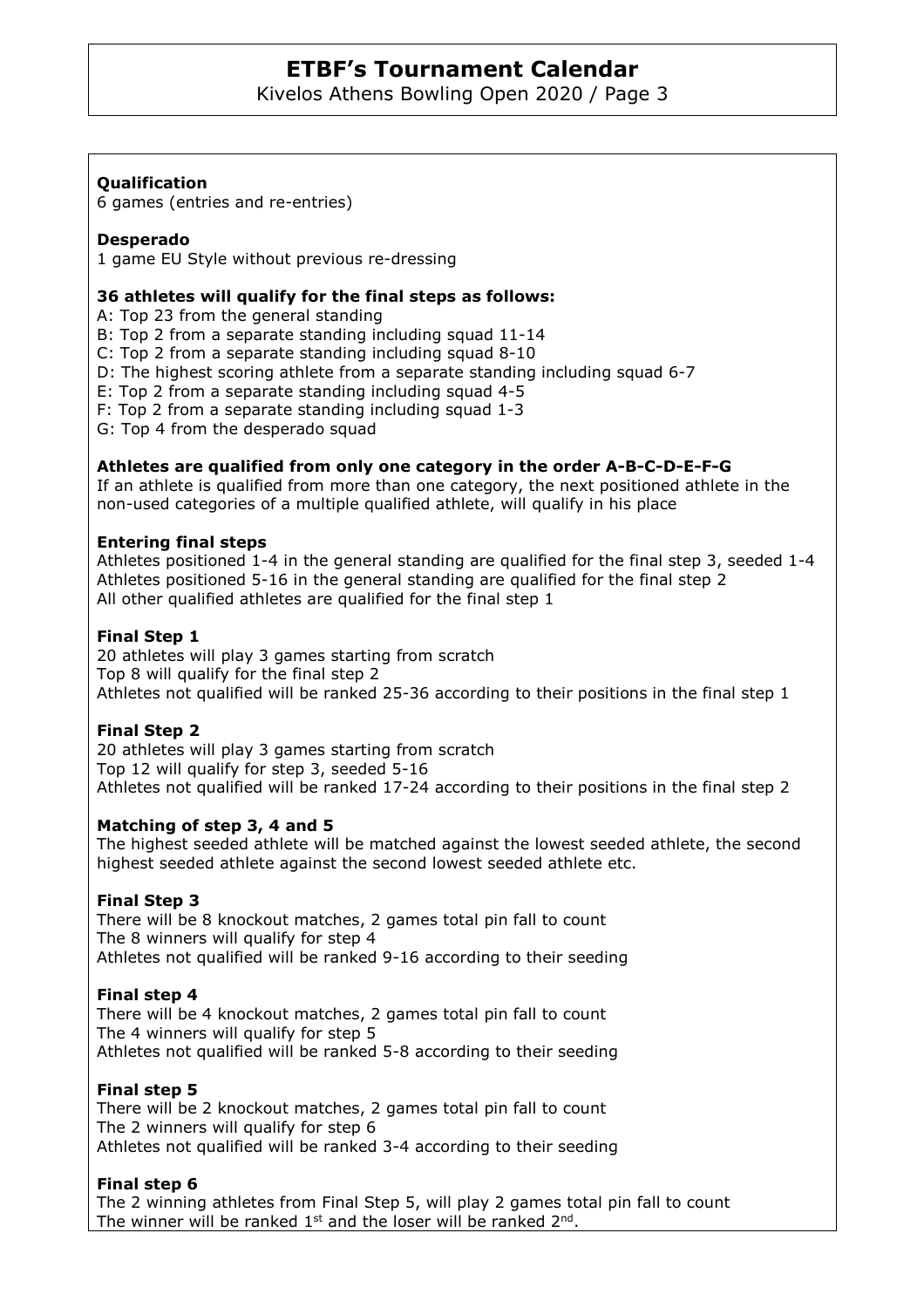Kivelos Athens Bowling Open 2020 / Page 4

### **No shows for final steps**

Absent athletes for final steps won't be replaced Absent athletes will be positioned last in the step of their absence and, if more than one absence, internally ranked according to their qualification positions

#### **Tournament tie rules**

### **Qualification and the Final Steps 1-2**

In case of a tie, the highest positioned athlete will be the athlete scoring the highest last game. If a tie still exists, the highest positioned athlete will be the athlete scoring the highest second last game etc.

### **Desperado**

In case of a tie for position 3 in the Desperado Squad, a one ball roll-off on a full set of pins will be played, repeated until tie is broken.

### **Final Steps 3-6**

In case of a tie in any match, a one ball roll-off on a full set of pins will be played, repeated until tie is broken.

| Lane assignments and lane movements |                                                                                    |  |
|-------------------------------------|------------------------------------------------------------------------------------|--|
| Lane draws                          | Random impartial draws prior to all qualifying squads                              |  |
| Athletes per pair in squads         | Maximum five                                                                       |  |
| Frequency of movement               | After one game                                                                     |  |
| Movement method                     | Athletes on the right lane moves right and athletes on the<br>left lane moves left |  |
| Number of lanes to move             | One pair (2 lanes)                                                                 |  |

| <b>Booking policies</b>    |                                                                                                                                                                                                                                           |
|----------------------------|-------------------------------------------------------------------------------------------------------------------------------------------------------------------------------------------------------------------------------------------|
| <b>Booking</b>             | All Greek Athletes (A and D cards) must register through<br>www.bowling.onlinego.gr and receive username and pass-<br>word, in order to login in the tournament website.<br>All foreign athletes must register in the tournament website. |
| Booking restriction before | A maximum of two squads can be booked before the tourna-<br>ment starts.                                                                                                                                                                  |
| Reservations               | Entry reservations, as well as re-entry reservations, without<br>payment 24 hours before the scheduled squad time, will be<br>taken on a first-come-first-served basis. Waiting lists will be<br>made, when necessary.                    |
| Booking restriction during | None                                                                                                                                                                                                                                      |
| Total number of bookings   | Unlimited                                                                                                                                                                                                                                 |
| Booking cancellations      | Possible                                                                                                                                                                                                                                  |
| Registration deadline      | 30 minutes before scheduled squad times                                                                                                                                                                                                   |

| Qualification squads and fees in $\epsilon$ |           |             |             |              |                  |                 |  |  |  |
|---------------------------------------------|-----------|-------------|-------------|--------------|------------------|-----------------|--|--|--|
| Squad                                       | Day       | <b>Date</b> | <b>Time</b> | <b>Spots</b> | <b>Entry fee</b> | <b>Re-entry</b> |  |  |  |
|                                             |           |             |             |              |                  |                 |  |  |  |
| Squad 01                                    | Wednesday | 26,02,2020  | 17.30       | 35           | 30               |                 |  |  |  |
| Squad 02                                    | Thursday  | 27.02.2020  | 17.30       | 35           | 30               | 20              |  |  |  |
| Squad 03                                    | Friday    | 28.02.2020  | 09.30       | 35           | 30               | 20              |  |  |  |
| Squad 04                                    | Tuesday   | 03.03.2020  | 17.30       | 35           | 35               | 25              |  |  |  |
| Squad 05                                    |           |             | 21.00       | 35           | 35               | 25              |  |  |  |